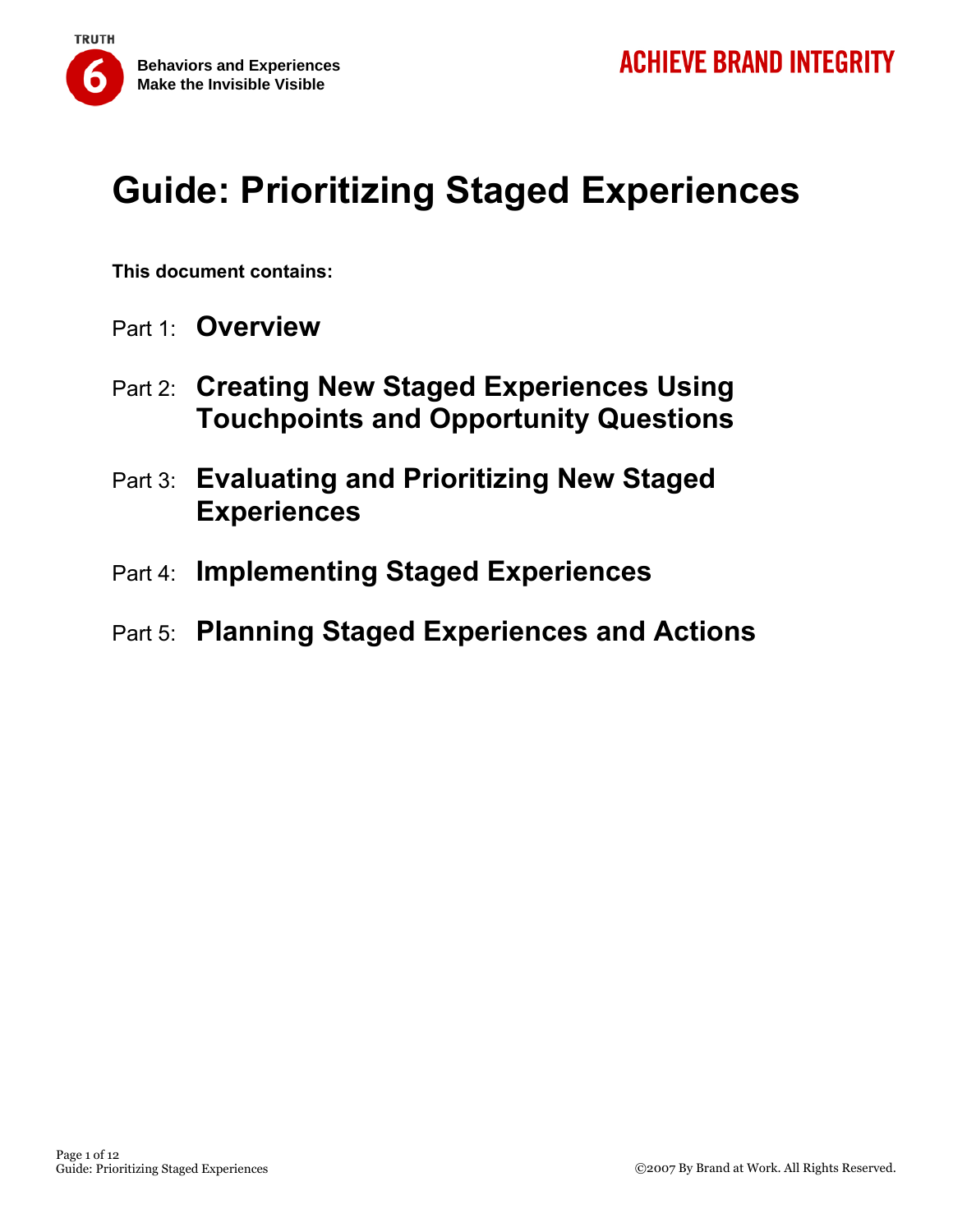

## **ACHIEVE BRAND INTEGRITY**

#### **Consent to Terms**

Your use of the Guide to Prioritizing Staged Experiences ("Guide") is subject to these Terms of Use ("Terms"). Please read them carefully. By using this Guide, you agree to be bound by these Terms. If you do not agree with, or cannot abide by these Terms, please do not make any use of this Guide. These Terms may be modified at any time at our discretion by posting the modified Terms on the Brand Integrity Web site. Use after any posting will constitute your agreement to abide by the modified Terms.

#### **Copyrights**

The content of this Guide is protected by U.S. and international copyright laws. You may not use, reproduce, distribute, transmit, or display any copyrighted material unless it is within the Terms. Derivative works may not be made. You may download, print, and copy the Guide for your personal (including intra-company), non-commercial use only, provided that you include all copyright and other notices contained in the Guide and that you do not modify the Guide. Any other use of the Guide is expressly prohibited.

#### **Disclaimer**

This Guide is provided on an "as is" and "as available" basis, without any warranties of any kind, either express or implied, including warranties of title or implied warranties of merchantability or fitness for a particular purpose. No warranties are made regarding any results that may be obtained from use of the Guide.

#### **Limitation of Liability**

In no event will Gregg Lederman, Brand at Work, or any of its employees or agents be liable for any indirect, consequential, special, incidental, or punitive damages, arising out of the use or inability to use this Guide or any results obtained from the use of this Guide.

#### **Miscellaneous**

These Terms represent the entire understanding of the parties regarding the use of this Guide and supersede any previous documents, correspondence, conversations, or other oral or written understanding related to these Terms. These Terms shall be governed by and construed under the laws of the State of New York without regard to its choice of law, rules, and where applicable, the laws of the United States. To the extent permissible by law, any disputes under these Terms or relating to the Guide shall be litigated in the District Court in and for the District of New York, and you hereby consent to personal jurisdiction and venue in the District of New York. A modification or waiver of a part of these Terms shall not constitute a waiver or modification of any other portion of the Terms. If for any reason any provision of these Terms is found unenforceable, that provision will be enforced to the maximum extent permissible, and the remainder of the Terms will continue in full force and effect.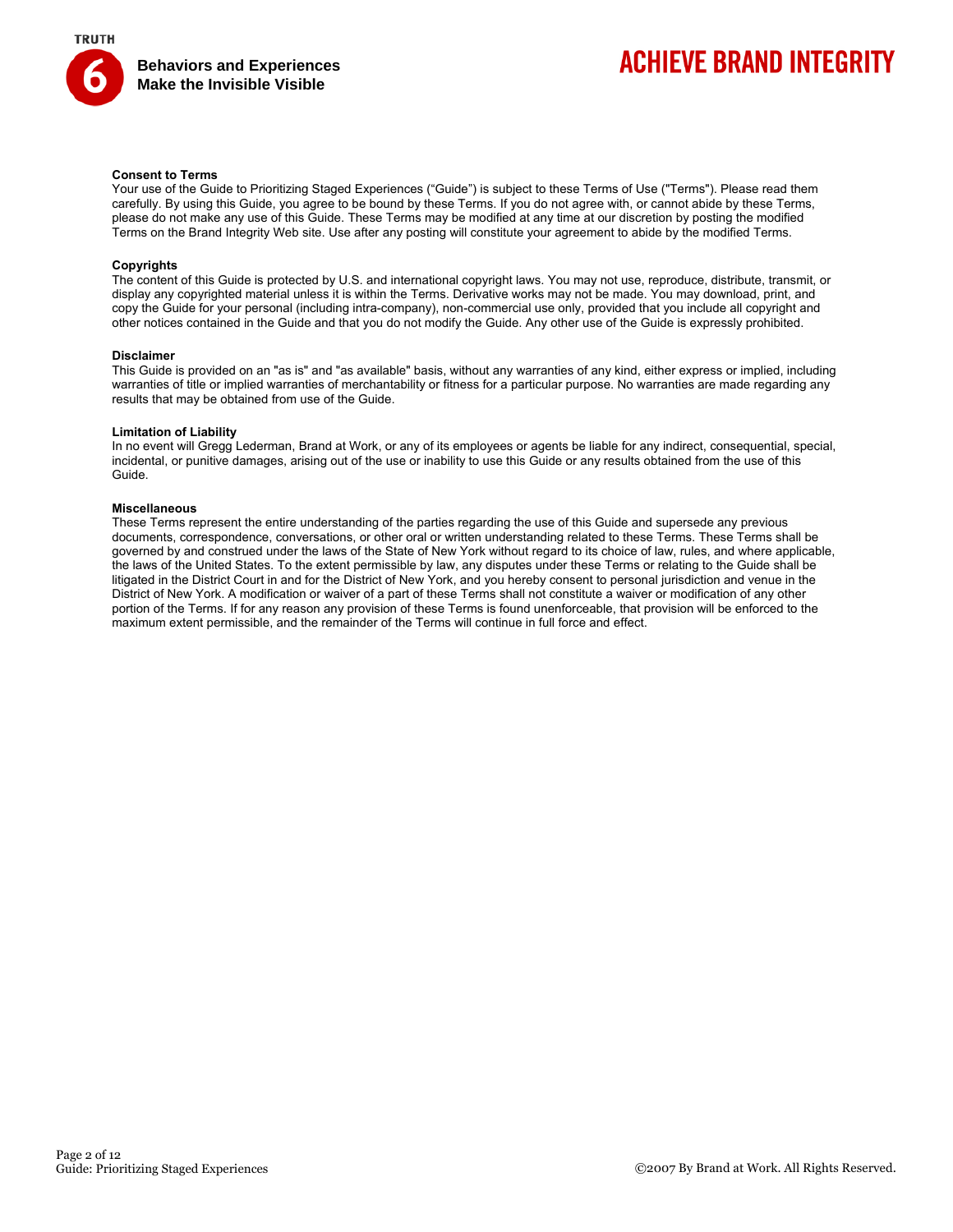

### Part 1: **Overview**

Creating ideas for staged experiences is the easy part. Determining which ones will have the most profound impact on the profitability of your company and determining how to effectively and efficiently implement them are the most daunting tasks.

The purpose of this guide is to:

- 1. Provide a framework for innovating (brainstorming) potential staged experiences for your company and identifying experiences that are 100 percent in alignment with both the Brand Lens concepts that you want your company to be known for and the growth goals and objectives your company is working to achieve.
- 2. Provide a methodical approach for evaluating which staged experiences make the most logical and economical sense to invest resources in for implementation. Not all staged experiences carry equal weight. Some will delight employees and lead to greater productivity, which will lead to cost-savings and increased profit. Some will delight customers, leading to greater loyalty and new sales. Some simply won't have the same impact as others. Filtering through the many ideas is a critical step to ensure that the staged experiences put into your company's brand strategy are profit-focused experiences.
- 3. Provide a simple approach for action planning and establishing accountability for implementing staged experiences. Many staged experiences are easy to do and, thus, require little investment of people-time or money. Others are more complex and require detailed plans and employee ownership of action items in order to ensure successful implementation.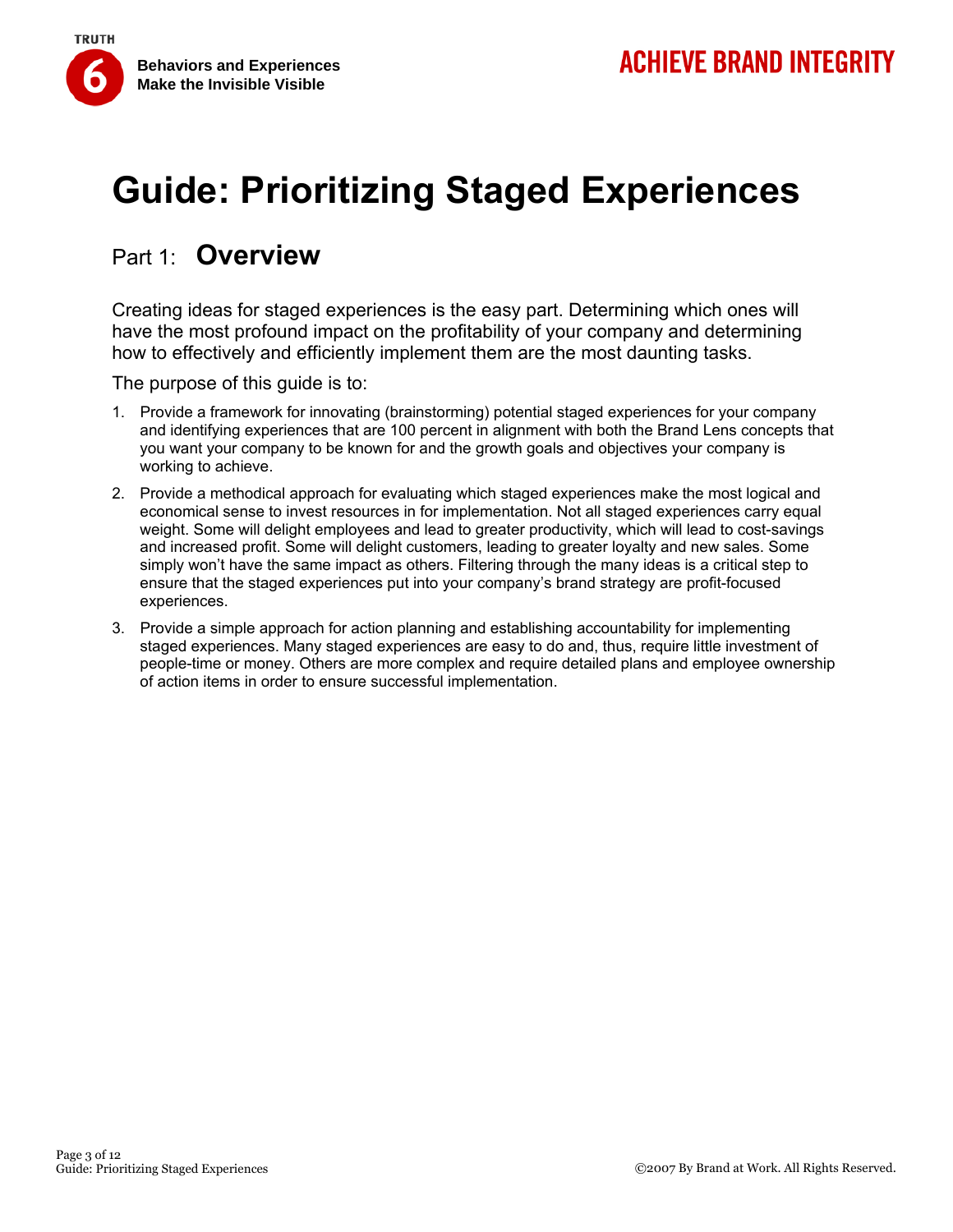

## Part 2: **Creating New Staged Experiences Using Touchpoints and Opportunity Questions**

### **Step 1: Build a Customer Touchpoint Experience Wheel**

An initial step to getting your team ready to create staged experiences is to enable them to think about the key points of interaction with customers where experiences can be delivered. The approach below is presented from the perspective of creating customer touchpoints and staged experiences. Please note that the same process should be used for uncovering touchpoints and staged experiences for employees.

1. Start by sharing the Touchpoint Experience Wheel template (below) with a few employees in your company. Have them fill in as many touchpoints as they can identify or brainstorm.

Truth 6 of the *Achieve Brand Integrity* book has more information about the Touchpoint Experience Wheel. And you can find some examples of touchpoints on pages 111 through 114. Use these examples to help explain to your team what a touchpoint is.

- 2. Come together to review the results of each person's efforts.
	- Gain consensus from participants on the touchpoints that could have the greatest impact for delivering branded staged experiences. Indicate them as high impact touchpoints.

### **Customer Touchpoint Experience Wheel Template**

A touchpoint represents any point of interaction that a company has with a target customer or an employee. Touchpoints are opportunities that the company can deliver its brand.

Use the following template to identify customer touchpoints throughout the four quadrants of the customer lifecycle: Pre-purchase, Purchase, Post-purchase, and Relationship Building. For an employee touchpoint wheel, change the name of the quadrants to: Pre-hire, Hire, Post Hire, and Ongoing Employee Relations.

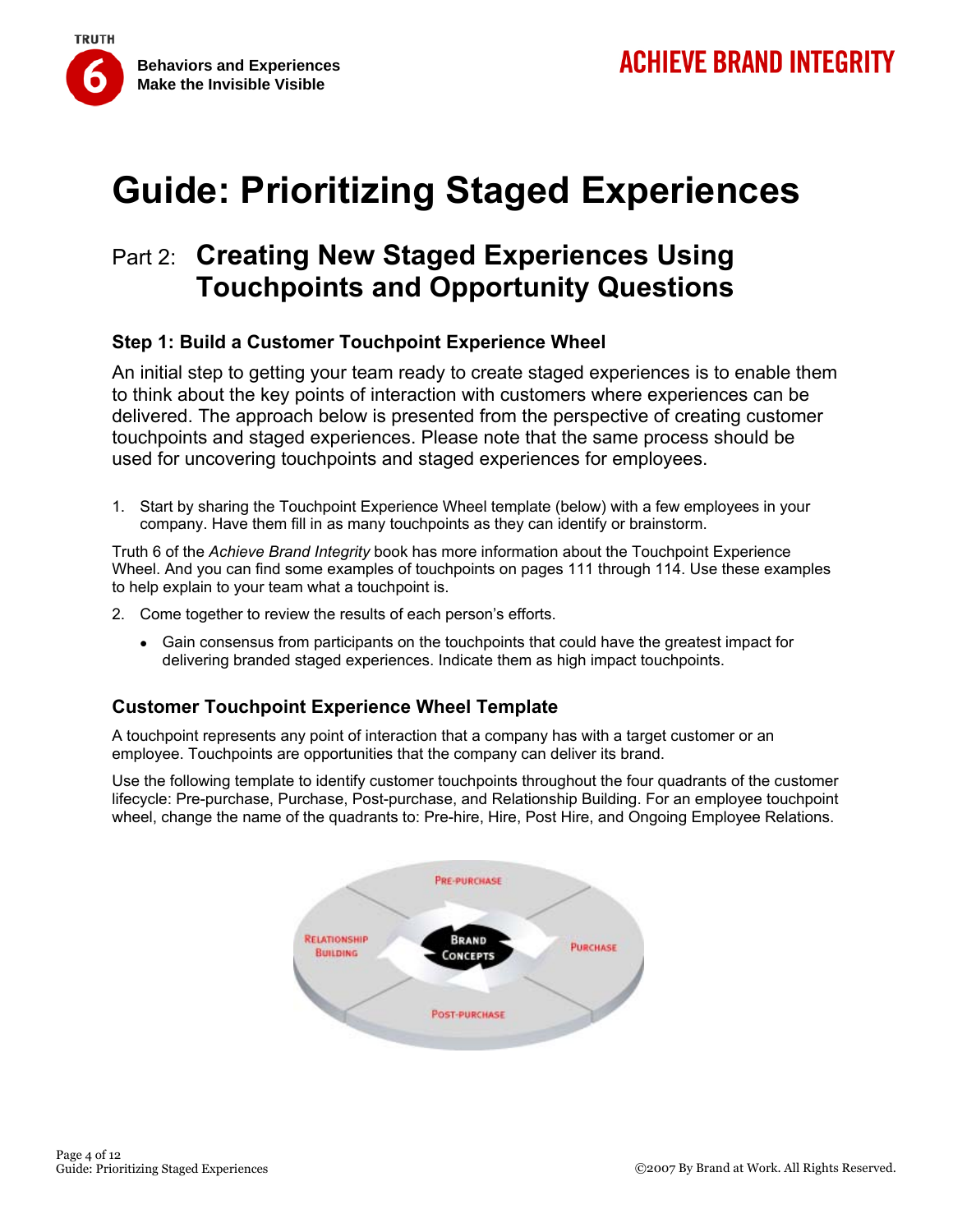

| <b>Pre-purchase</b><br>touchpoints | <b>Purchase</b><br>touchpoints | <b>Post-purchase</b><br>touchpoints | <b>Relationship building</b><br>touchpoints |
|------------------------------------|--------------------------------|-------------------------------------|---------------------------------------------|
|                                    |                                |                                     |                                             |
|                                    |                                |                                     |                                             |
|                                    |                                |                                     |                                             |

### **Step 2: Build Opportunity Questions**

Opportunity questions are thought-provoking questions written focused on a Brand Lens and an important customer touchpoint in mind. The purpose of a good opportunity question is to assist respondents in thinking about staged experience ideas that will drive key business results (operational and employee productivity, employee and customer loyalty, and new sales).

- 1. Pick a high impact touchpoint identified in Step 1.
- 2. Choose the Brand Lens concept that you think will most effectively drive an experience at that touchpoint.
- 3. Review the Brand Lens concept overview (beliefs, benefits, and behaviors) and pick one or two descriptions to use to generate an opportunity question.

Note: If you have not yet defined a Brand Lens operationally for your company, please refer to Truth 6 of the *Achieve Brand Integrity* book (pages 99 through 106 and 116 to 117) and download the Guide to Building and Operationally Defining a Brand Lens at www.brandintegrity.com/truth6.

- 4. Write an opportunity question that matches the touchpoint with a Brand Lens concept. Opportunity questions are open-ended "how-to" inquiries. For instance, "How can we…" or, "In what ways might we …?"
	- Here is an example for a retail jewelry store:
	- The Brand Concept = The Jewelry Experience
		- > The following is a statement describing the meaning of the Brand Lens concept: "Delighting customers with a consistent welcome."
	- The customer touchpoint = The Customer Greeting
	- **Potential opportunity questions:**
		- > In what ways might the security guard *deliver a comfortable and welcoming environment* for customers?
		- > How could salespeople *provide a consistent experience* in the way customers are greeted, leading to less intimidation and greater loyalty?
			- Note: the words in italics came right from the Brand Lens concept overview description.
- 5. Do the same thing for each Brand Lens concept. Create a few opportunity questions based on the touchpoints identified in Step 1.

Gather a team of employees and form two groups. Send each group a set of approximately six questions. (This is done to make sure each Brand Lens concept receives an equal amount of attention and to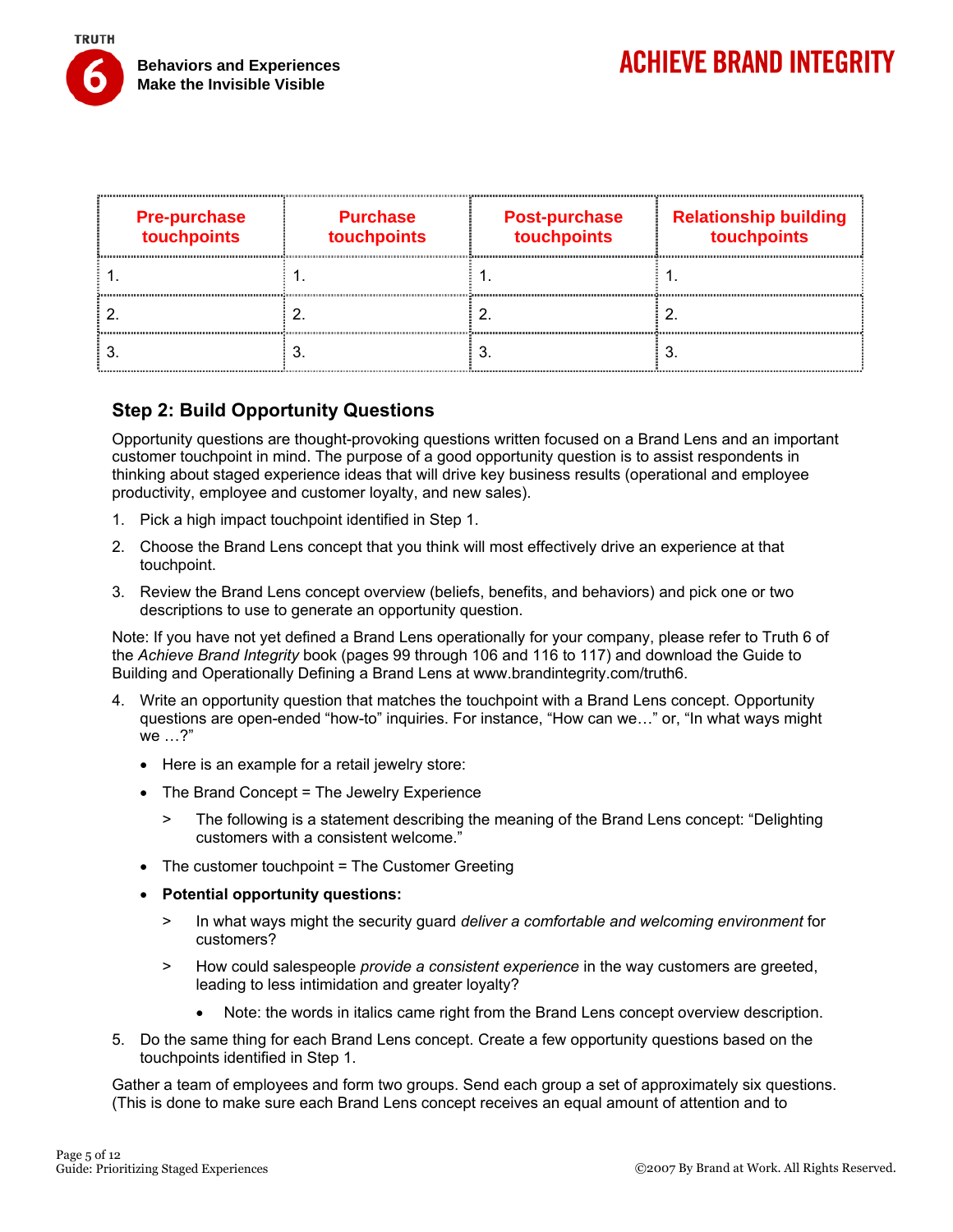

## **ACHIEVE BRAND INTEGRITY**

prevent an overload of experiences to tackle when aggregating and spinning results.) Below are some things to consider when distributing opportunity questions.

### **Brainstorming Staged Experiences from Opportunity Questions**

In the brainstorming exercise, a team of employees will be creating ideas for staged experiences. For the purpose of this exercise consider an "idea" to be anything that helps demonstrate/prove a company Brand Lens concept through the delivery of an experience for the target audience (employees or customers).

Below are items to consider when brainstorming ideas for staged experiences:

- Review the operational definition for each Brand Lens concept (beliefs, benefits, and behaviors).
- Don't worry about your grammar or spelling. Ensure participants provide enough depth so that the idea can be understood.
- Don't judge ideas too soon: To effectively brainstorm, many ideas should be collected without judgment. The time will soon come for deleting ideas that will not add value to the company.

The initial task of brainstorming ideas should be done individually or in small groups of three or fewer.

After conducting the exercise, collect everyone's work and spin the results to combine similar ideas and develop concise staged experiences to evaluate and prioritize (in Part 3).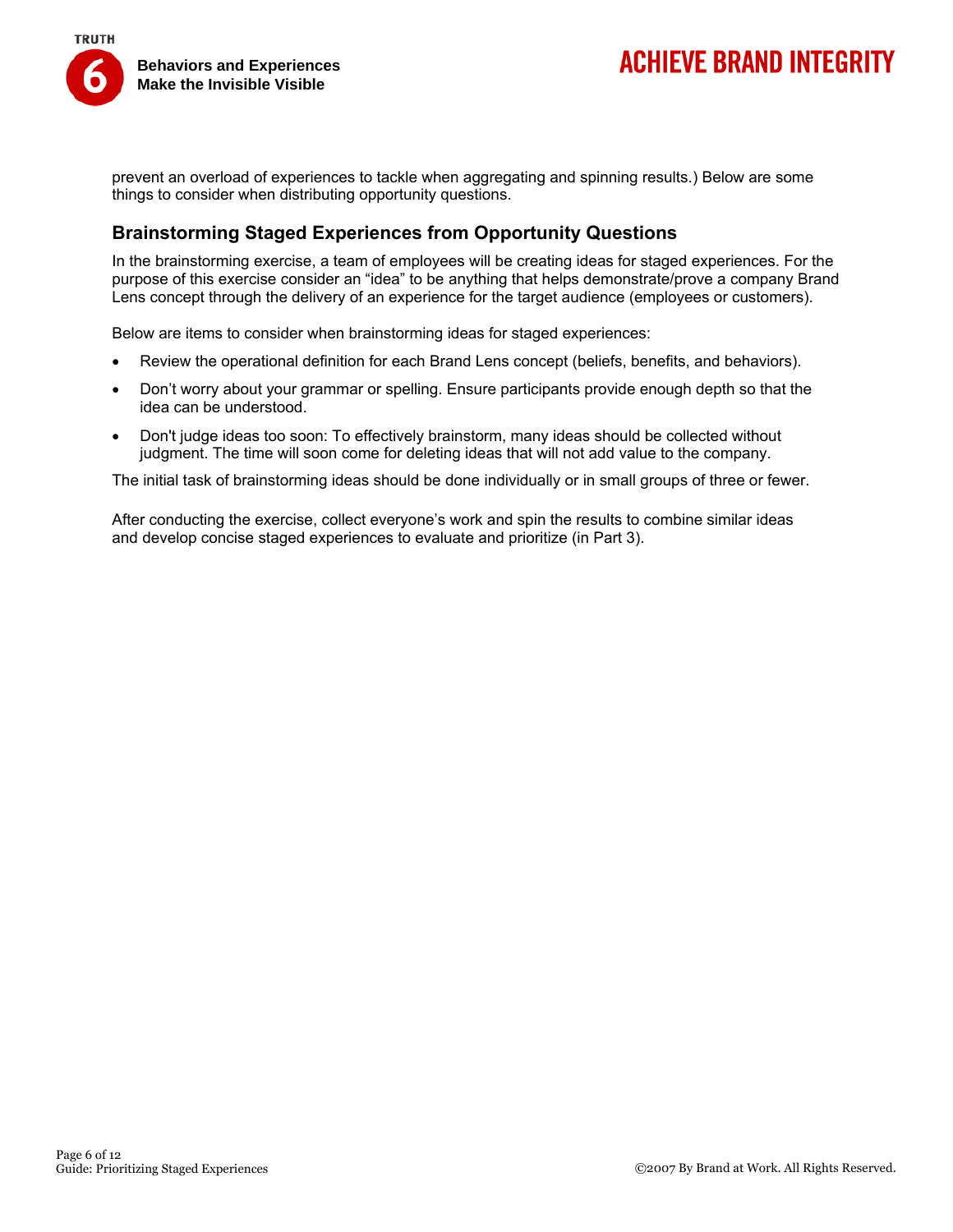

## Part 3: **Evaluating and Prioritizing New Staged Experiences**

After aggregating ideas for staged experiences, evaluate and prioritize them in order to focus on a specific few for implementation.

- 1. Determine a prioritization team consisting of a few leaders in your company.
- 2. Schedule a review meeting (to conduct after the prioritization in order to go over the final list and assign due dates to each pre-work step).

### **Step 1: The First Review (Gut-Feel Vote)**

- 1. Create a list of staged experiences in a table similar to the example below. For each experience determine:
	- What is the brand driver**<sup>1</sup>** (or drivers) for the experience?
	- Should the experience be considered low hanging fruit<sup>2</sup>?
	- Will the experience enable employees to buy in<sup>3</sup> to the brand strategy of the company?
	- Does the experience "feel" right? Each participant should determine their own "gut feel" of whether or not they like the overall experience.

Explain to participants that, at this point, they should not to worry about how hard the staged experience will be to implement. Everyone should select ideas that they believe are powerful and will have a strong impact on delivering the company brand, leading to increased profits.

| <b>Staged Experience Prioritization</b><br><b>Gut-Feel Vote</b><br><b>Brand Lens Concepts:</b> |  | āin |  | Π |
|------------------------------------------------------------------------------------------------|--|-----|--|---|
|                                                                                                |  | ര   |  |   |
| Staged Experience Idea                                                                         |  |     |  |   |
| 2. Staged Experience Idea                                                                      |  |     |  |   |
| Staged Experience Idea<br>3.                                                                   |  |     |  |   |

Brand driver: The Brand Lens concept(s) that the experience has the greatest impact on.

 $2$  Low hanging fruit: Staged experience ideas that require less people-time and financial commitment ("just-do-its").

<sup>&</sup>lt;sup>3</sup> Buy-in: A staged experience that leads to employee buy-in is one that helps employees understand the brand strategy and enables them to show commitment through their actions.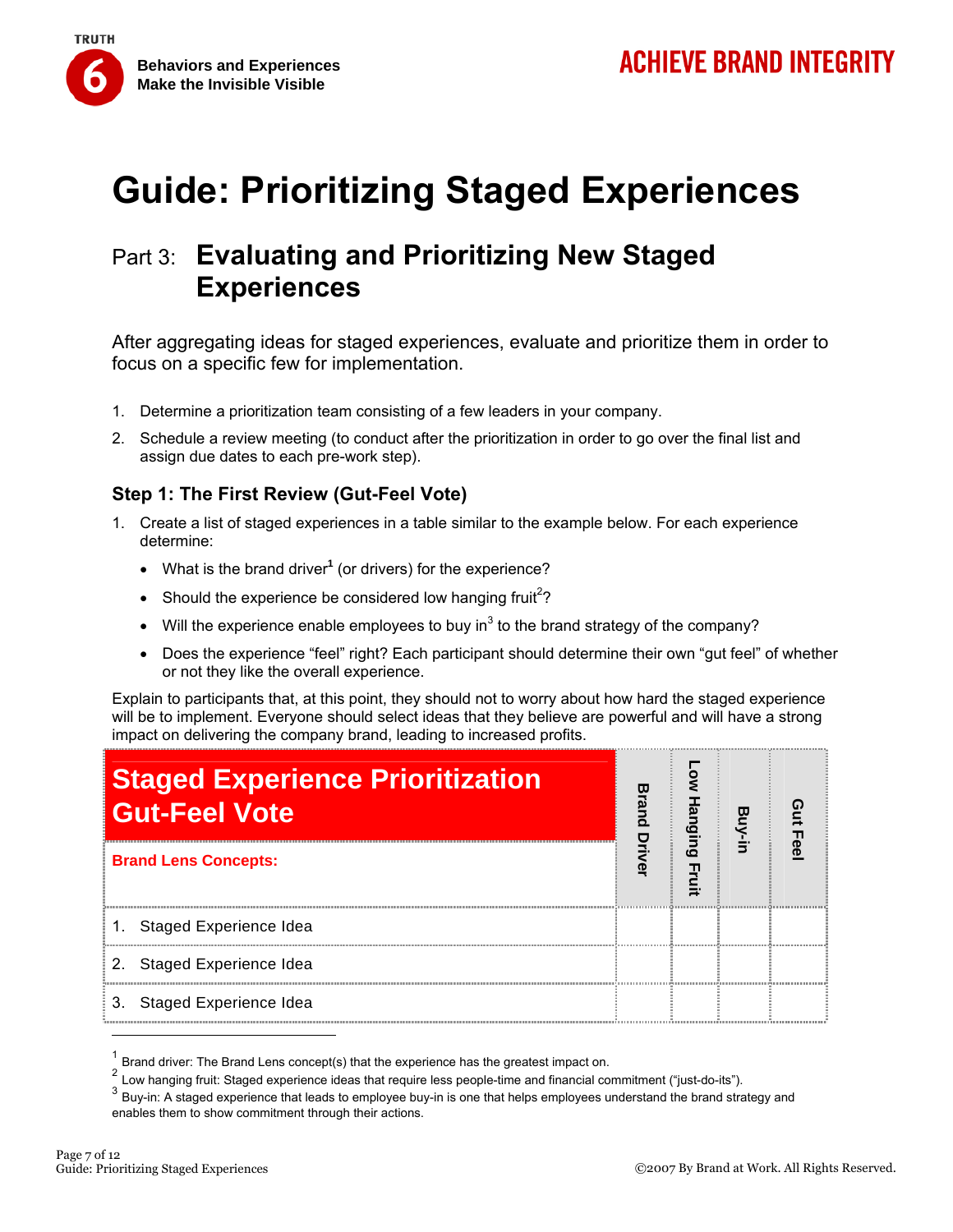

#### **Step 2: Gaining Consensus**

- 1. Once you have each participant's top ideas, come together and review the staged experiences each participant selected as "gut-feel" favorites.
	- As a group, gain consensus and highlight the top experiences that you believe should be of high priority to the company.
	- When selecting top experiences as a group, please be sure to choose a productive amount of low hanging fruit and actionable initiative<sup>4</sup> experiences.
- 2. Aggregate the top experiences that were agreed upon and consolidate them in one document for prioritization. A sample template that can be used is pictured after the next step.

### **Step 3: Prioritizing Top Experiences**

- 1. Create a list of the top experiences selected in Step 2 to send to your leaders for further prioritization. The list should include:
	- The brand driver(s) identified for each experience.
	- Any low hanging fruit or employee buy-in experiences.
	- Impact Criteria: This is where you mark the impact that each experience will have on the key result areas of the company. These criteria are ranked on a scale of 1 to 5 where 1 is low and 5 is high. Some sample criteria to rank per experience include:
		- > Increase Revenue and/or Decrease Cost
			- Will this experience help the company increase revenue or decrease costs?
		- > New Customer Acquisition
			- How much of an impact will this experience have in driving sales and/or reaching new customers?
		- > Employee Loyalty and/or Productivity
			- Will this experience have an influence on employee loyalty and/or productivity?
		- > Customer Loyalty
			- Will this experience have a positive impact on customer loyalty?
		- > Measurable
			- Can the company easily measure the success of this experience (through revenue generated, satisfaction feedback, etc.)?
	- Resource Criteria: This is where you mark the impact that each experience will have on company resources. These criteria are ranked on a scale of 1 to 5 where 1 is high and 5 is low. Reversing the ranking scale here enables the total score to reflect the optimal experiences to consider for implementation. Some sample criteria to consider when ranking include:
		- > People Time
			- How much employee time will have to be dedicated to developing and doing this experience consistently?

 $^4$  Actionable initiative: Staged experience ideas that require a greater investment of time and money and an organized process in order to ensure consistent execution.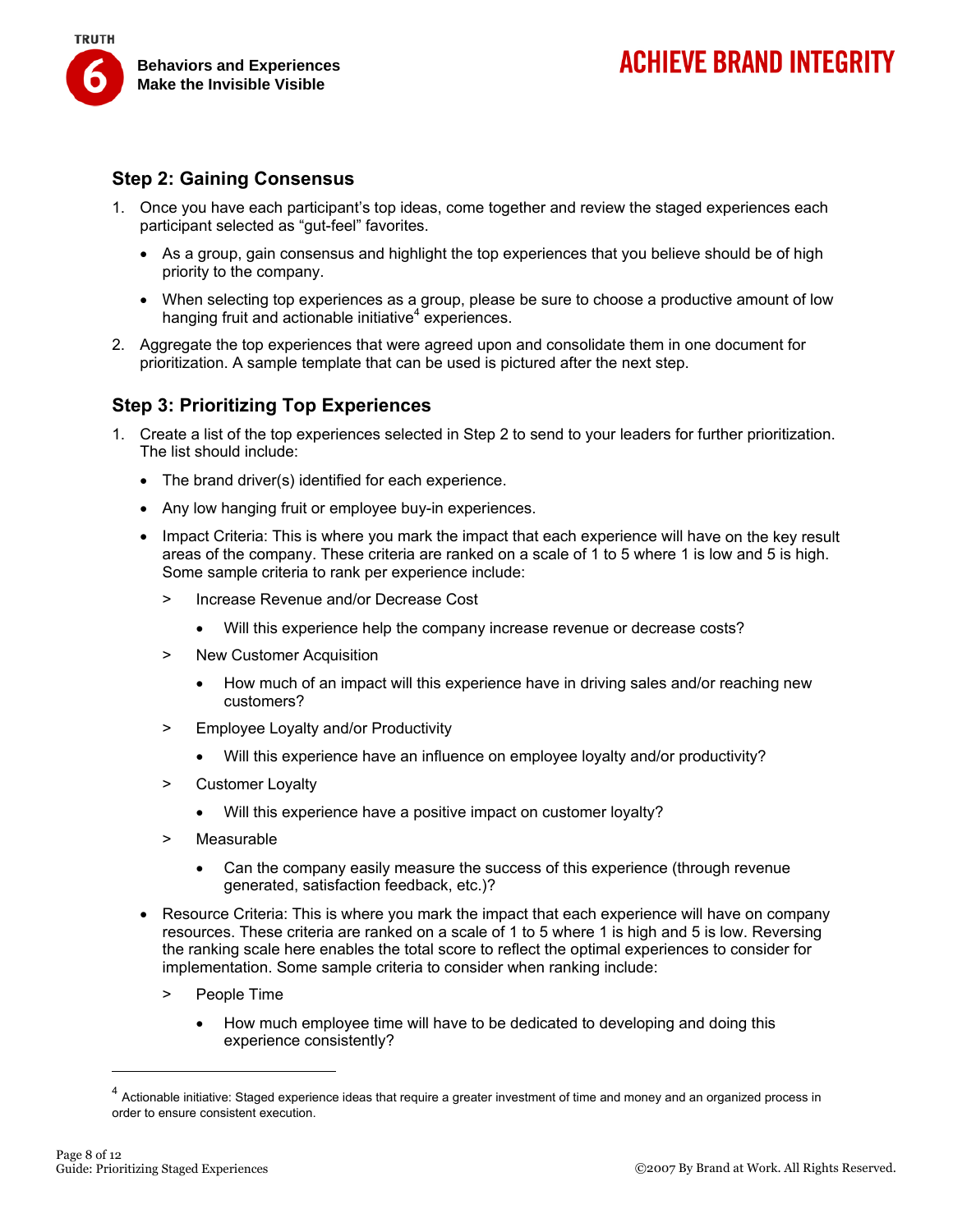

- > Financial Commitment
	- How much financial resources are required to consistently do this experience?
- 2. Have each leader complete the prioritization matrix by scoring each of the staged experiences based on the criteria provided. Then come together as a team and average the results.
	- The scoring of experiences is not a perfect science, so don't get caught up in trying to get everyone to agree on the exact score for each set of criteria. Briefly talk through each experience and take the group's average score for each experience. Feel free to use fractional amounts where applicable.
- 3. Based on the priority ranking, you will now have your top 5-10 low hanging fruit and top 2-3 actionable initiatives for implementation in the coming 6-12 months.

#### **Sample template**

| <b>Staged Experience Criteria &amp;</b> |                 |                      |        | <b>Impact Criteria</b>                |  |  |                   | <b>Resource</b><br><b>Criteria</b>      |             |                  |                       |
|-----------------------------------------|-----------------|----------------------|--------|---------------------------------------|--|--|-------------------|-----------------------------------------|-------------|------------------|-----------------------|
| <b>Priority Matrix</b>                  |                 |                      |        | $1 = Low$ ; $3 = Medium$ ; $5 = High$ |  |  |                   | $1 = High; 3 =$<br>Medium; $5 =$<br>Low |             |                  |                       |
| <b>Brand Lens Concepts:</b>             | Brand<br>Driver | Low Hanging<br>Fruit | Buy-in | Decreas<br>ັທ<br>Revel                |  |  | stomer<br>Loyalty | Measurable                              | People-time | Incial<br>ommitm | Total<br><b>Score</b> |
| 1. Staged Experience Idea               |                 |                      |        |                                       |  |  |                   |                                         |             |                  |                       |
| 2. Staged Experience Idea               |                 |                      |        |                                       |  |  |                   |                                         |             |                  |                       |
| 3. Staged Experience Idea               |                 |                      |        |                                       |  |  |                   |                                         |             |                  |                       |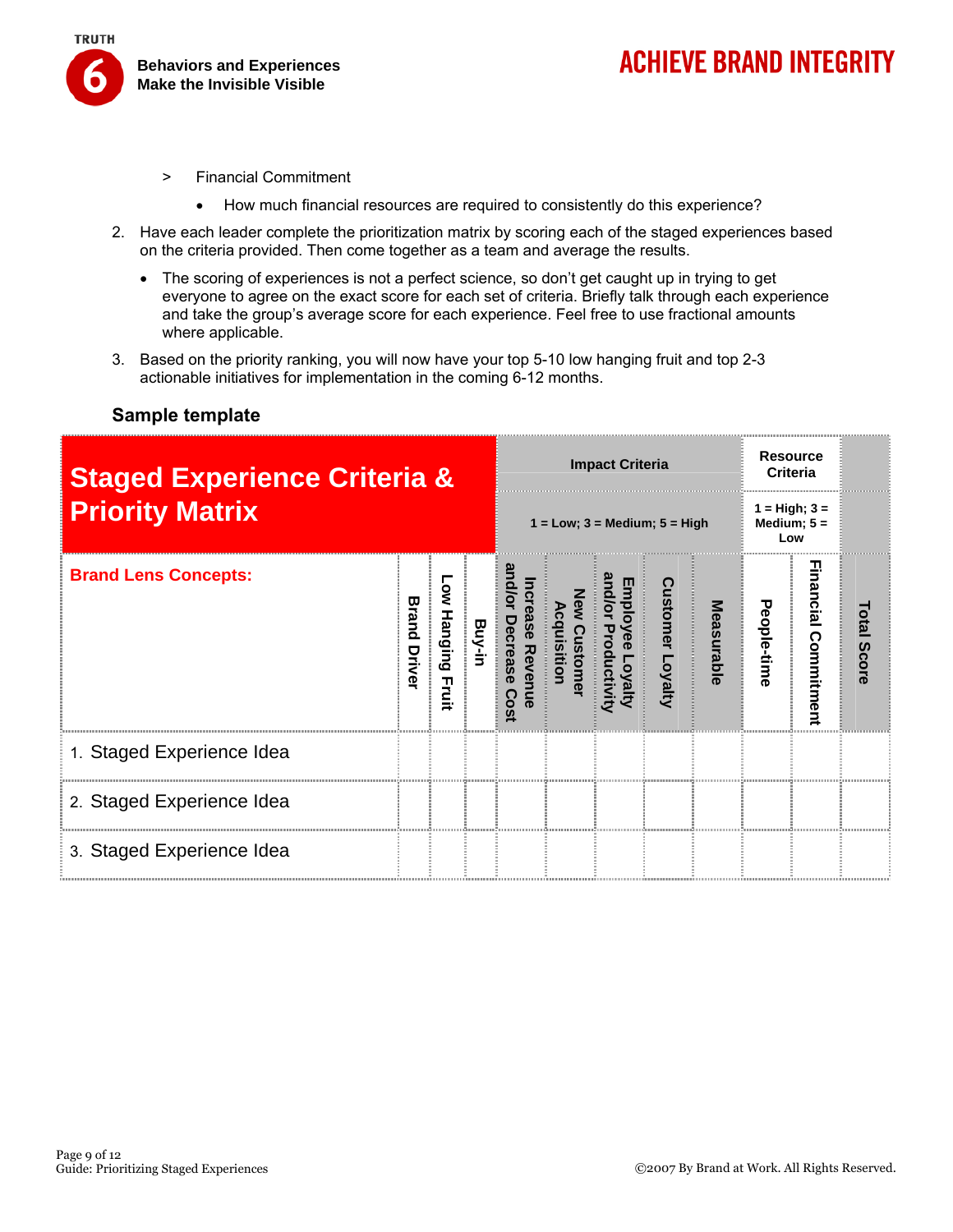

## Part 4: **Implementing Staged Experiences**

A team-based approach to managing execution of experiences has proven to work best. Amazingly, actions get done more effectively when names and dates are attached!

### **Form teams for implementation**

- For each experience, form small teams of two to three employees from throughout the company who will be responsible for ensuring the experience is implemented.
	- > For some experiences, you may only need one person to implement the experience.
- In addition, assign ownership (an "Experience Leader") and timing for the implementation of each experience. Below is a simple table that can be used for managing the implementation of each experience.

### **Staged Experience Implementation Tracking**

| <b>Staged Experience Description</b> | <b>Leader</b> | <b>Team</b> | <b>Status Update</b> | Due Date |
|--------------------------------------|---------------|-------------|----------------------|----------|
|                                      |               |             |                      |          |
|                                      |               |             |                      |          |
|                                      |               |             |                      |          |
|                                      |               |             |                      |          |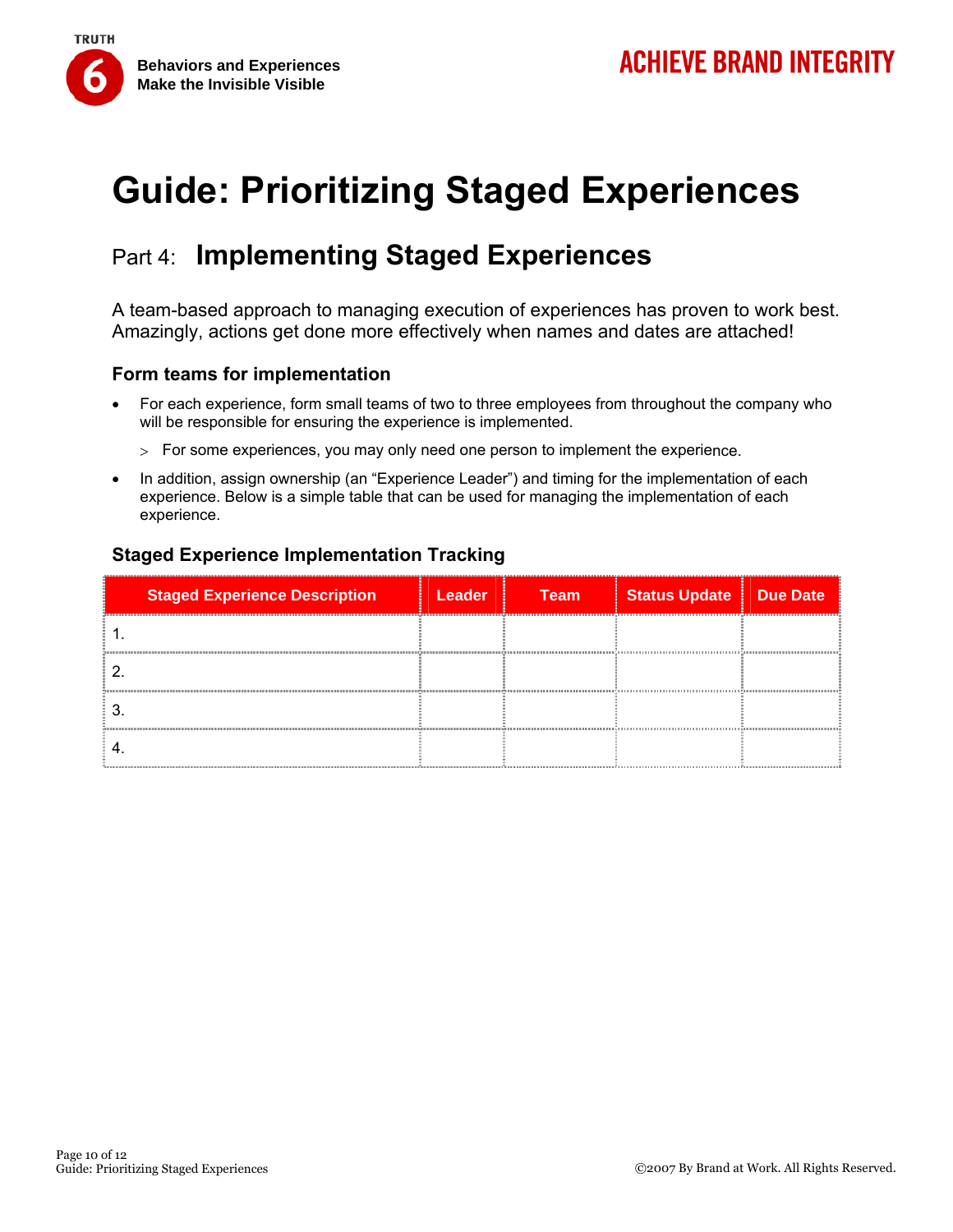

## Part 5: **Planning Experiences and Actions**

Below you will find a suggested framework for planning an initiative such as a staged experience. For multi-step and more complex actionable initiatives, you should plan to complete a planning process in order to further define and understand how to implement the staged experience.

### **Ideas into Action™ Planning Framework**

#### 1. **The Objective**

**What is the objective of the staged experience and why should our company implement it?** Time is spent uncovering the true "purpose" and need for the staged experience. The staged experience should be defined clearly and a targeted direction as to its impact on the company should be provided.

#### 2. **Action Steps (Macro Level)**

**What are the key steps and in what order should they happen?** Conduct a focused brainstorming session to identify all the potential steps that will be necessary to implement the objective.

#### 3. **Tasks (Micro Level)**

**What are the more detailed tasks required to achieve the action steps?** Further document the details of each action step to ensure clarity and success.

Note: It is often easier to brainstorm as many steps and tasks as you can and then divide them into action steps and associated tasks.

#### 4. **Timing**

When will the action step or task be completed and does it have a hard deadline or process flow timing?

#### 5. **Ownership**

Who owns management/execution of the experience and each associated action step?

#### 6. **Communications Plan**

#### Who / To Whom / How / By When

Create a detailed communication flow chart that plans out specifics on how to ensure effective communications to enhance the execution of the staged experience.

The following offers a sample template for capturing Action Planning steps and assigning ownership.